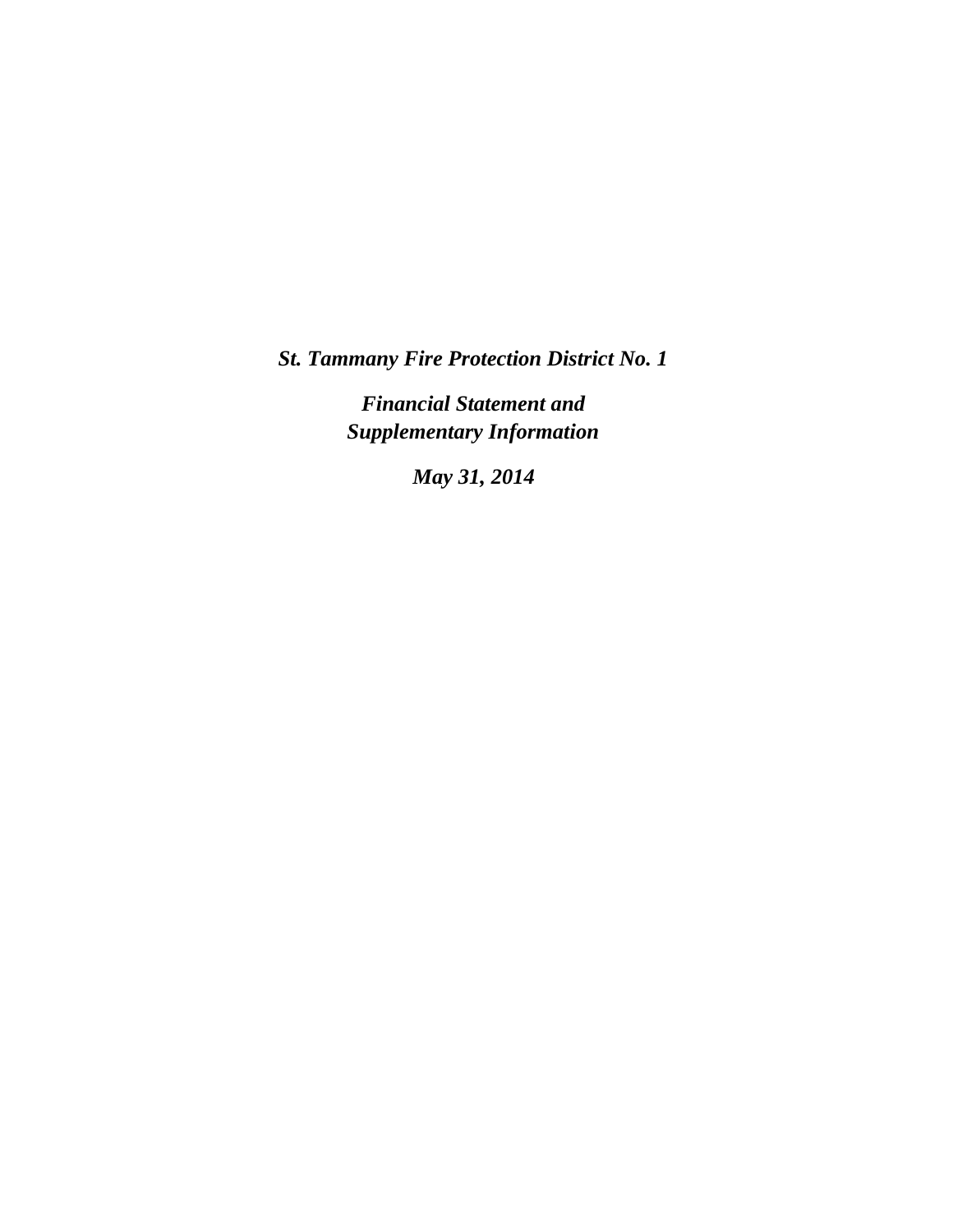*DiGiovanni & Associates Certified Public Accountants, LLC 1290 Seventh Street Slidell, LA 70458* 

*Accountant's Compilation Report* 

*June 17, 2014* 

*Board of Commissioners St. Tammany Fire Protection No. 1 A Component Unit of the St. Tammany Parish Council Slidell, Louisiana* 

*We have compiled the accompanying statement of receipts and expenditures - cash basis for the Five Months ended May 31, 2014 of the St. Tammany Fire Protection District No. 1, a component unit of the St. Tammany Parish Council. We have not audited or reviewed the accompanying financial statement and, accordingly, do not express an opinion or provide any assurance about whether the financial statement is in accordance with the cash basis of accounting.* 

*Management is responsible for the preparation and fair presentation of the financial statement in accordance with the cash basis of accounting and for designing, implementing, and maintaining internal control relevant to the preparation and fair presentation of the financial statement.* 

*Our responsibility is to conduct the compilation in accordance with Statements on Standards for Accounting and Review Services issued by the American Institute of Certified Public Accountants. The objective of a compilation is to assist management in presenting financial information in the form of financial statements without undertaking to obtain or provide any assurance that there are no material modifications that should be made to the financial statement.* 

*Management has elected to omit substantially all of the disclosures ordinarily included in a*  financial statement prepared in accordance with the cash basis of accounting. If the omitted *disclosures were included in the financial statement, they might influence the user's conclusions*  about the District's receipts and expenditures. Accordingly, the financial statement is not *designed for those who are not informed about such matters.* 

*The accompanying annual budget of St. Tammany Fire Protection District No. 1 for the year ending December 31, 2014 has not been compiled or examined by us, and, accordingly, we do not express an opinion or any other form of assurance on it.* 

*Management has elected to omit the summaries of significant assumptions and accounting policies required under established guidelines for presentation of prospective financial statements. If the omitted summaries were included in the budgeted information, they might influence the user's conclusions about the District's budgeted information. Accordingly, this budgeted information is not designed for those who are not informed about such matters.* 

*We are not independent with respect to St. Tammany Fire Protection District No. 1.* 

*Sincerely,* 

## *DiGiovanni & Associates*

*Certified Public Accountants, LLC*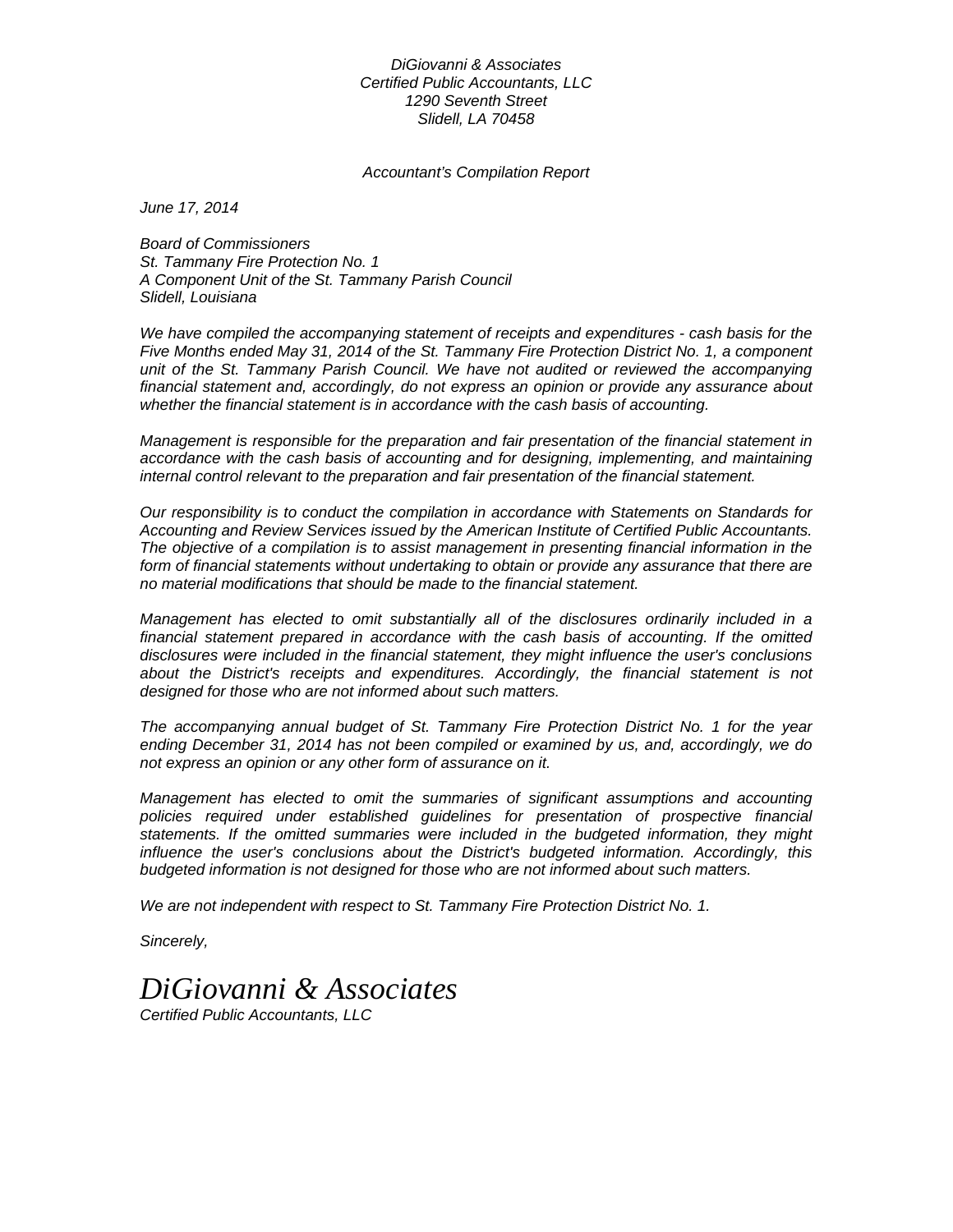## **St. Tammany Fire Protection District No. 1 Statement of Receipts & Expenditures - Cash Basis For Five Months Ended May 31, 2014**

|                                                                   | Actual |                  | Budget |                     |
|-------------------------------------------------------------------|--------|------------------|--------|---------------------|
| <b>GENERAL FUND</b>                                               |        |                  |        |                     |
| Receipts                                                          |        |                  |        |                     |
| <b>Ad Valorem Tax</b>                                             | \$     | 13,106,330       | \$     | 13,485,858          |
| <b>Parcel Fees</b>                                                |        | 1,094,046        |        | 1,272,960           |
| <b>Interest Income</b>                                            |        | 122,030          |        | 130,600             |
| <b>Reimbursement Income</b>                                       |        | 15,238           |        | 24,000              |
| <b>Training Revenue</b>                                           |        | 1,035            |        | 3,000               |
| <b>State Revenue Sharing</b>                                      |        | 420,403          |        | 430,000             |
| <b>Surplus Income</b>                                             |        | 1,804            |        | 0                   |
| <b>Fire Insurance Taxes</b>                                       |        | 0                |        | 350,000             |
| <b>Fire Prevention Income</b>                                     |        | 1,179            |        | 3,000               |
| <b>Donations - General</b>                                        |        | 0<br>0           |        | 2,000               |
| Donations - F.L.F. Camp Income<br>Donations - F.L.F. Camp Expense |        | 0                |        | 2,000               |
| <b>Donations - Honor Guard - Expense</b>                          |        | (40)             |        | (2,000)             |
| <b>Fire Prevention Events - Income</b>                            |        | 0                |        | (2,000)<br>1,500    |
| <b>Fire Prevention Events - Expense</b>                           |        | 0                |        | (1,500)             |
| <b>Fire Prevention Grant - Income</b>                             |        | 0                |        | 2,500               |
| <b>Fire Prevention Grant - Expense</b>                            |        | 0                |        | (2,500)             |
| <b>SCBA Income</b>                                                |        | 120              |        | 1,000               |
| Cost Recovery Corp.                                               |        | (389)            |        | 2,500               |
| <b>Transfer from Investments</b>                                  |        | 0                |        | 1,000,000           |
|                                                                   |        |                  |        |                     |
| <b>Total Receipts</b>                                             |        | 14,761,756       |        | 16,702,918          |
| Expenditures                                                      |        |                  |        |                     |
| Data Cards                                                        |        | 10,285           |        | 37,500              |
| <b>Advertising</b>                                                |        | 3,381            |        | 20,000              |
| Dues, Subscript & Memberships                                     |        | 1,093            |        | 2,000               |
| <b>Training - In House</b>                                        |        | 31,456           |        | 110,000             |
| <b>Training - Outsourced</b>                                      |        | 7,794            |        | 78,026              |
| Certifications/Training - IT                                      |        | 0                |        | 10,000              |
| <b>Employee Recognition &amp; Events</b>                          |        | 756              |        | 2,000               |
| <b>Expendables</b>                                                |        | 21,753           |        | 40,000              |
| <b>Fire Prevention</b>                                            |        | 1,892            |        | 25,000              |
| Gas & Diesel                                                      |        | 55,519           |        | 160,000             |
| Insurance                                                         |        | 686,999          |        | 2,320,303           |
| <b>Maintenance &amp; Repairs</b>                                  |        | 260,234          |        | 640,650             |
| <b>Meals</b>                                                      |        | 273              |        | 1,000               |
| <b>Office Supplies</b>                                            |        | 12,041           |        | 35,000              |
| <b>Payroll Taxes</b>                                              |        | 47,851           |        | 135,916             |
| <b>Property Taxes (Assessor)</b>                                  |        | 5,889            |        | 10,710              |
| <b>Pension Expense</b>                                            |        | 1,115,908        |        | 3,069,271           |
| <b>Professional Services</b><br><b>Uniforms</b>                   |        | 148,311          |        | 449,000             |
| Safety Equip/Turn Out Gear(PPE)                                   |        | 55,267<br>24,599 |        | 90,000              |
| <b>Salaries &amp; Wages</b>                                       |        | 3,352,467        |        | 80,000<br>8,136,287 |
| <b>Station Supplies</b>                                           |        | 12,605           |        | 26,750              |
| <b>Telephone - Land Lines</b>                                     |        | 11,878           |        | 10,000              |
| <b>Telephone - Cellular</b>                                       |        | 5,625            |        | 21,000              |
| <b>Utilities</b>                                                  |        | 51,511           |        | 91,555              |
| <b>Total Operating Expenses</b>                                   |        | 5,925,387        |        | 15,601,968          |
| Other Income/Expenses                                             |        |                  |        |                     |
| Capital                                                           |        |                  |        |                     |
| FF Apparatus/Equipment/Radio - Annual Funding                     |        | 250,000          |        | 250,000             |
| <b>Firefighting Equipment - General</b>                           |        | 24,795           |        | 65,000              |
| <b>Haz Mat Equipment</b>                                          |        | 2,823            |        | 3,000               |
| <b>Radio Equipment</b>                                            |        | 51,026           |        | 65,000              |
| Intercom/Headsets                                                 |        | 94               |        | 7,500               |
| <b>Station Equipment/Furniture</b>                                |        | 15,074           |        | 20,000              |
| <b>Vehicle Graphic/Decals</b>                                     |        | 245              |        | 5,000               |
| <b>Rescue Equipment</b>                                           |        | 36,367           |        | 95,000              |
| <b>SCBA's</b>                                                     |        | 254              |        | 70,000              |
| <b>Medical Equipment</b>                                          |        | 4,152            |        | 79,500              |
| <b>PIAL/Dry Hydrant</b>                                           |        | 320              |        | 3,000               |
| <b>Computers &amp; Software</b>                                   |        | 42,832           |        | 317,950             |
| <b>Dispatch</b>                                                   |        | 8,389            |        | 25,000              |